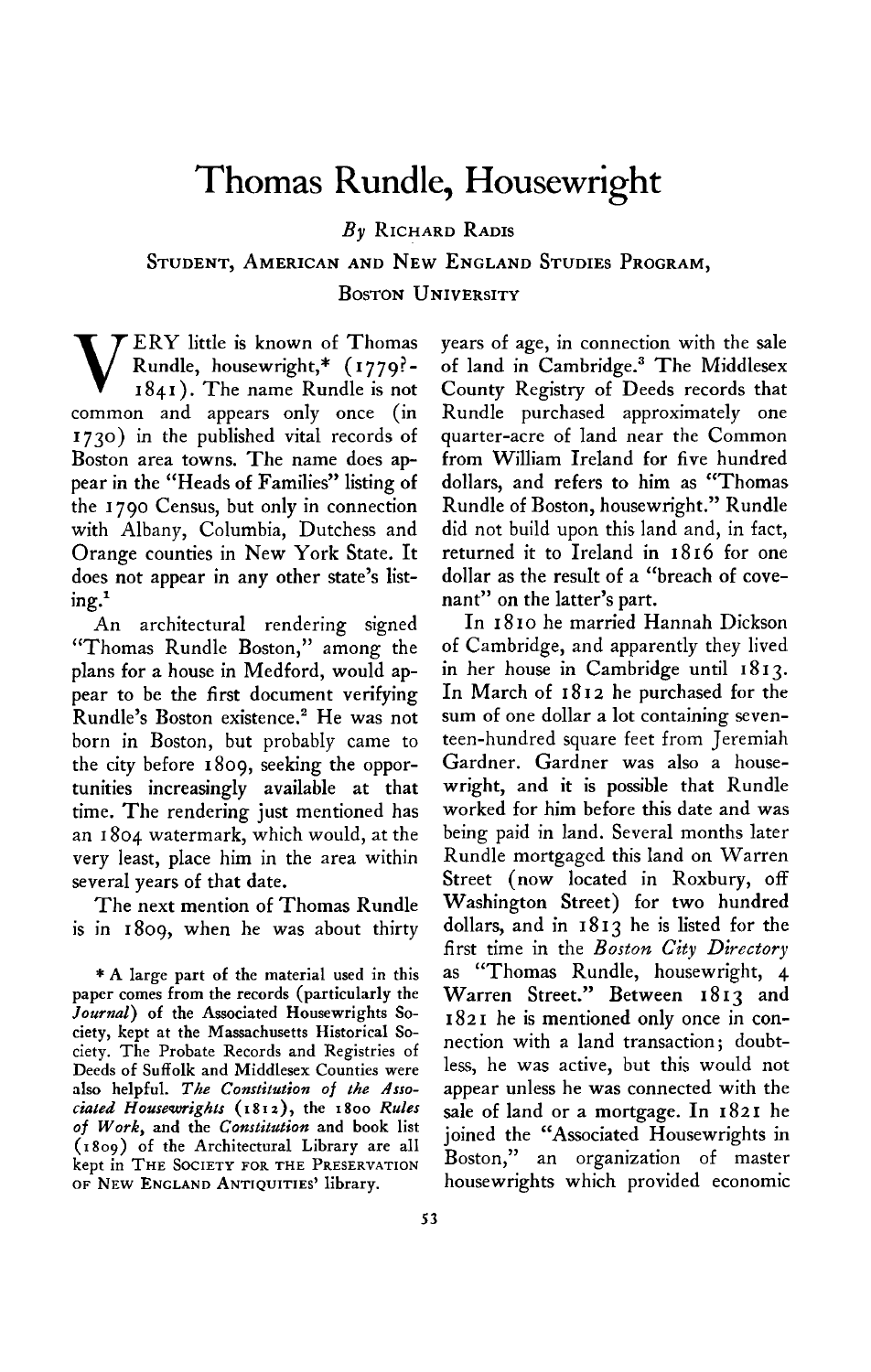**assistance to its members in times of need and "promoted improvements in the craft of carpentry."4 Rundle remained an active member of the Associated Housewrights until its dissolution in 1837.5** 

**Also in 182 I Rundle purchased land in East Cambridge from the Lechmere Point Corporation in an area now bounded by Gore and Sciarappa Streets. In 1825 he mortgaged the holding for six hundred dollars, and then, sometime between 1826 and 1832, he built upon this land. In 1832 he took out another mortgage for one thousand dollars, the transaction listed "a parcel of land with five dwelling houses thereon," and these five houses, or tenements are mentioned in later sales (up to 1853). It is likely that two houses presently standing within the bounds of Rundle's land were built by him. The housing built in this area of East Cambridge was largely for workers attracted by newly opened factories, and the two houses just mentioned may have been speculative ventures. The two-story structure on Sciarappa Street is rather nondescript and has been largely made over. The larger building on the corner of Gore and Sciarappa Streets is what Professor Bainbridge Bunting calls, rather wistfully, late Georgian,' and is completely lacking in decorative detail, with the exception of a faint suggestion of a broken cornice on the gable ends.'** 

**In 1826 Rundle was connected with the building of several houses in Malden. Two Malden farmers took out mortgages with Rundle for land described in the original transaction as open pasture. One farmer failed to pay off his mortgage, but, five years later, when he bought his land back, it was listed as containing several buildings and a dwelling** 

**house. No evidence of these buildings has yet been found.** 

**The last land transaction in the Boston area in which Rundle took part before his death was the purchase of a plot of land in Chelsea from the Winnesimmit Company in 1834. He later built, or had built, a wooden shop on this land with money obtained from a mortgage. This shop is no longer standing, as the area has been extensively renovated.** 

**Rundle died in Boston on January 5, 1841. From probate records it can be seen that he had not amassed a great fortune in his career as housewright and builder. His debts, consisting of notes due and various bills, came to \$3,900. The sale of his land, with the exception of the house and shop at 21 Warren Street, barely covered what he owed. Personal goods in the house totaled \$232, and "various sundries" in the workshop such as tools, lumber, and, most interesting, a "drawing board and lot of drawing squares (IO)" came to \$392. Rundle had apparently been sick for some time before his death. The doctor bills listed in the probate records are quite large, and for this reason there probably is no mention of money due him for services rendered as a housewright, since he had not been working for several years.'** 

**Such are the sketchy details of Thomas Rundle's life. The drawing mentioned earlier is the only clue which indicates that Rundle did have some skill, and that he was designing buildings rather than merely constructing them. Where he could have received instruction in drafting is simply conjecture. If he was taught in the Boston area, there were several possible sources, for Charles Bulfinch was practicing in Boston at this time, as was Peter Banner. A more probable**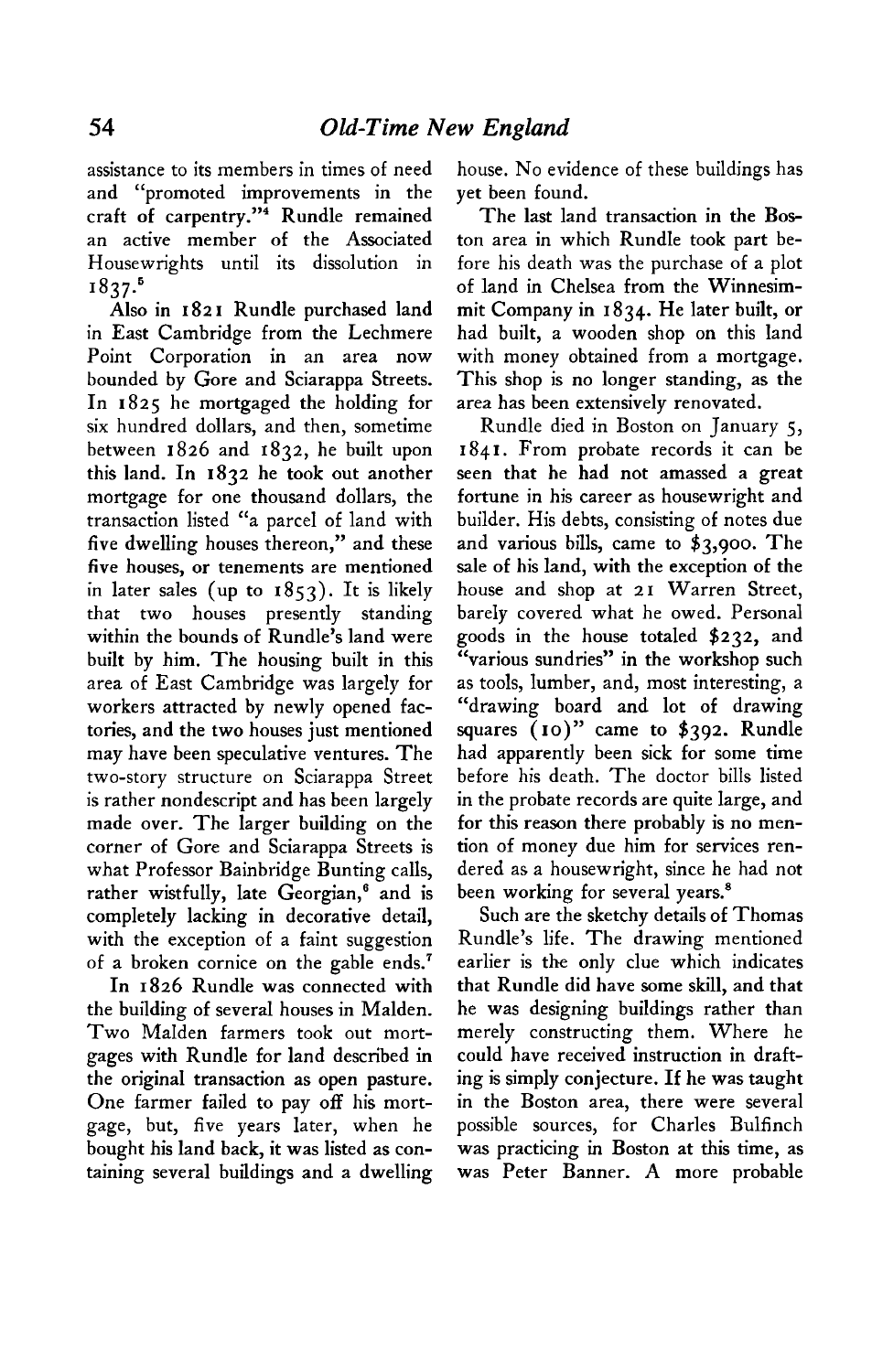

DRAWING FOR HOUSE IN MEDFORD BY THOMAS RUNDLE